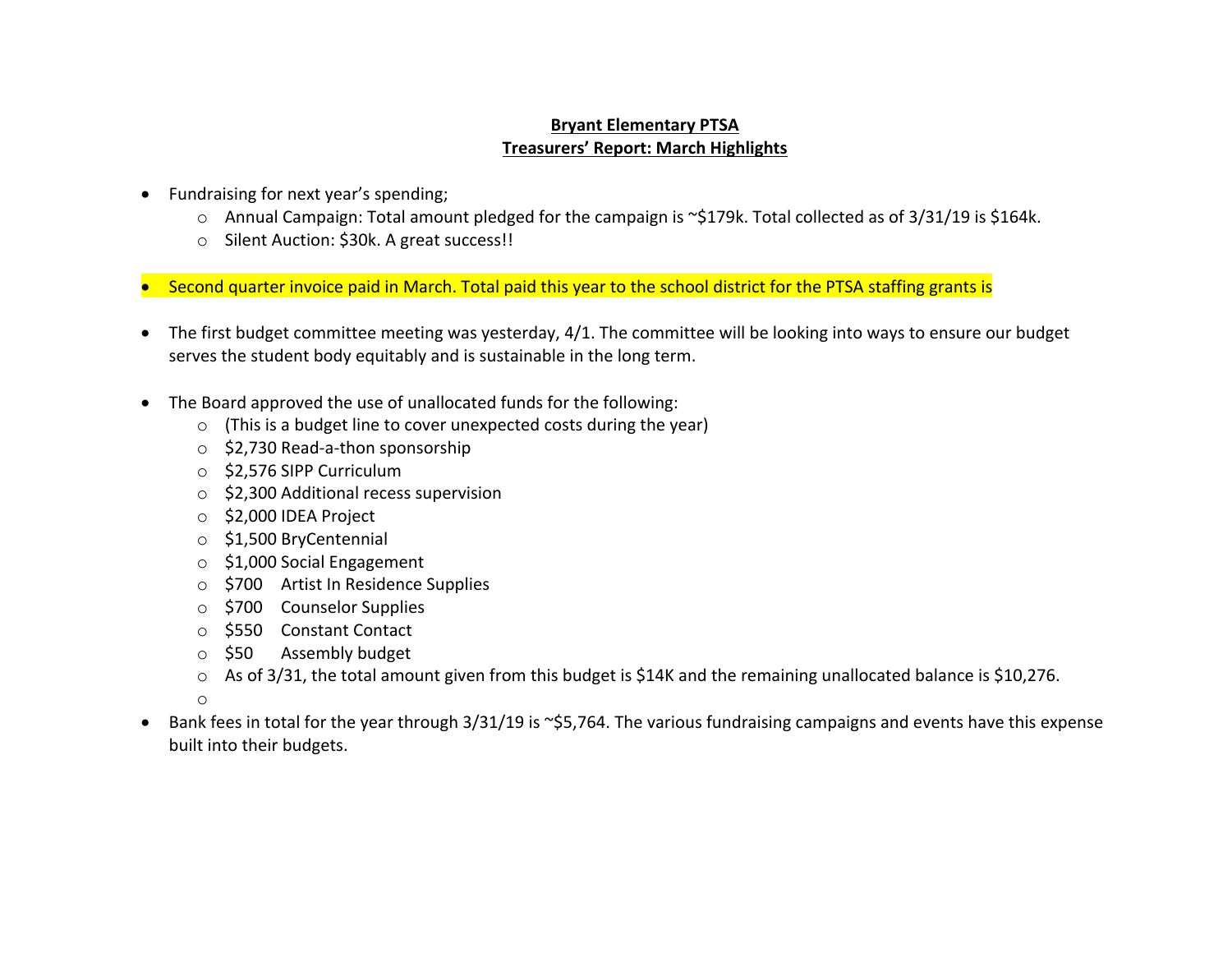## *Bryant Elementary PTSA Cash Schedule*

| Bank balances:                                                      |    | March 31  |       | February 28 |
|---------------------------------------------------------------------|----|-----------|-------|-------------|
| <b>Bank of America Checking</b>                                     | -S | 128,936   | \$    | 435,984     |
| <b>Bank of America Savings</b>                                      |    | 383,413   |       | 12,126      |
| <b>Bank of America Sweep</b>                                        |    | 16,096    |       | 41,940      |
| <b>Total Cash in Bank</b>                                           | \$ | 528,445   | $\$\$ | 490,050     |
| Difference due to timing of uncleared items                         |    | (43, 824) |       | (4,950)     |
| Per Quickbooks                                                      | \$ | 484,621   | \$    | 485,100     |
| Breakout of balances:                                               |    |           |       |             |
| 2018-2019 Estimated expenses remaining                              | \$ | 142,719   | \$    | 179,986     |
| (2018-2019 Cash still expected to receive - including PY carryover) |    | (54, 855) |       | (54, 961)   |
| 2019-2020 Funds raised                                              |    | 189,515   |       | 160,398     |
| Budget Reserve (1/3 of \$250k annual budget)                        |    | 82,500    |       | 82,500      |
| Reserve held for clubs & PTSA Dues pass through                     |    | 113,494   |       | 105,929     |
| Surplus                                                             |    | 11,248    |       | 11,249      |
|                                                                     |    | 484,621   | \$    | 485,100     |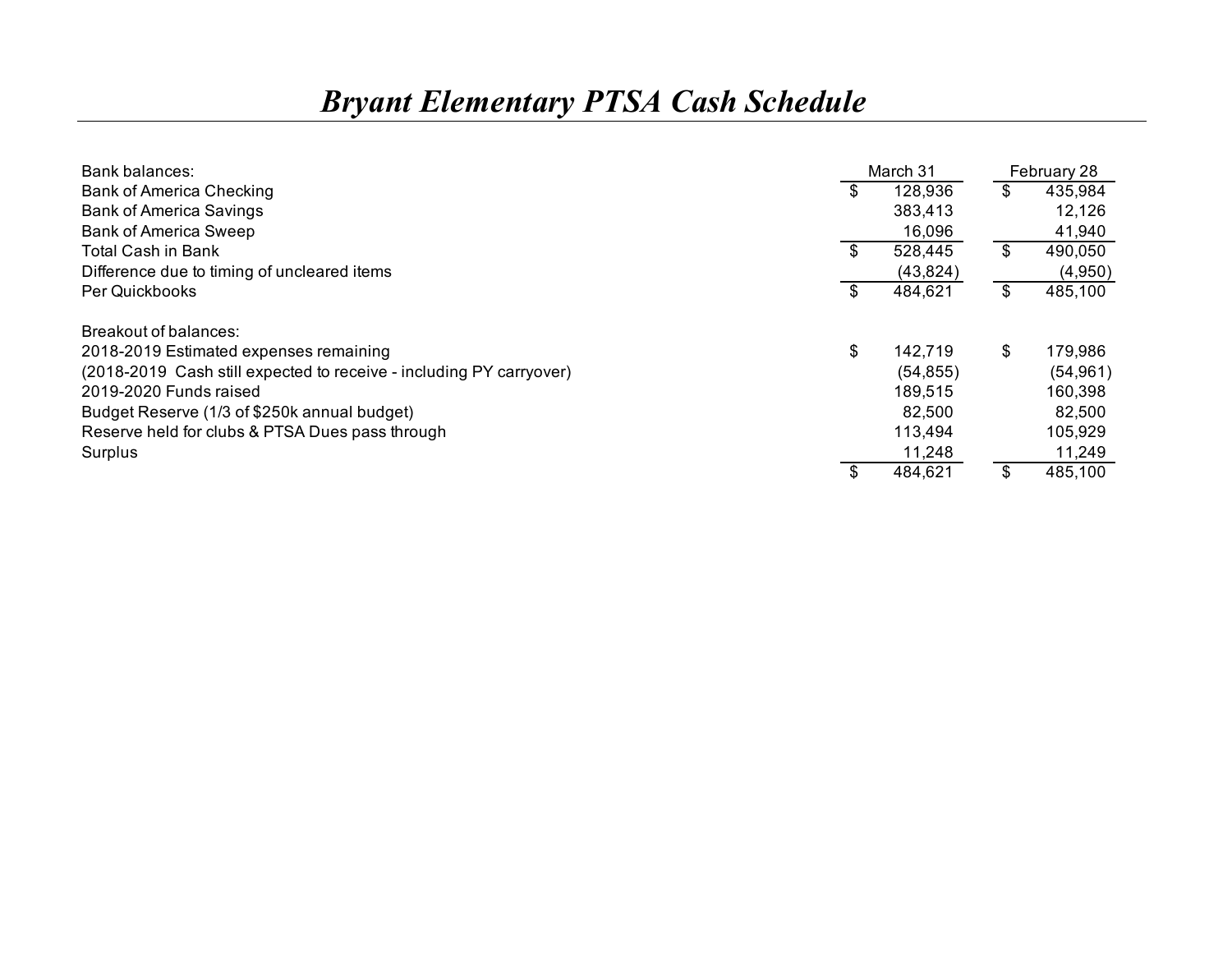| <b>Bryant Elementary PTSA</b>                                              | 18/19 Budget       |     | 18/19 Actual<br>(As of 3/31/19) | 17/18 Actual   |                | Notes 18/19 Budget                                                                                  |  |
|----------------------------------------------------------------------------|--------------------|-----|---------------------------------|----------------|----------------|-----------------------------------------------------------------------------------------------------|--|
| <b>Sources of Cash</b>                                                     |                    |     |                                 |                |                |                                                                                                     |  |
| Direct Donations (Pledge Drive) (Net) \$                                   | 155,460 \$         |     | 155,460                         | \$             | 161,063        | Represents annual campaign from 17/18 school year                                                   |  |
| Surplus Funds: Bryant Blast(net)                                           | 12,000             |     | 12,000                          |                | 13,622         | Board approved to use surplus fund in current year. Amounts raised in CY will be used for next year |  |
| Surplus Funds: Auction                                                     | 20,000             |     | 20.000                          |                | 32,954         | Board approved to use surplus fund in current year. Amounts raised in CY will be used for next year |  |
| Instrumental Music Donations (restricted)                                  | 10,000             |     | 6,250                           |                | 7,900          | Increased donation to \$125/student and included a discount for uncollectible donations             |  |
| Scrip/Amazon/PCC (net)                                                     | 2,500              |     | 770                             |                | 2,589          | PCC now issuing scrip income annually, in June.                                                     |  |
| Income from school activities (net)                                        |                    |     | 112                             |                | 2,344          | Spirit wear. Credit card processing fees \$189.                                                     |  |
| Interest                                                                   | 150                |     | 122                             |                | 194            |                                                                                                     |  |
| Other Income (non-Scrip rebates, CFD and other donations)                  | 1,800              |     | 1,000                           |                | 1,460          | \$500 rebate from Dorian, \$500 donation from LASER, \$190 AmazonSmile                              |  |
| <b>School Supplies</b>                                                     | $\overline{a}$     |     | 986                             |                | $\blacksquare$ | \$4,000 donated in October. Credit Card Processing Fees \$810                                       |  |
| Carry over funds from previous year                                        | 58.139             |     | 8,494                           |                | 64.479         | Added \$8,494 in Feb which reflects refund from SPS for Q4 overpayment                              |  |
| <b>Sources of Cash</b>                                                     | \$<br>260,049 \$   |     | 205,193                         | $\mathfrak{s}$ | 286,605        |                                                                                                     |  |
| <b>Uses of Cash</b>                                                        |                    |     |                                 |                |                |                                                                                                     |  |
| <b>Arts and Culture</b>                                                    |                    |     |                                 |                |                |                                                                                                     |  |
| Art Enrichment - Classroom (Visual Arts, Ceramics, Drama, Art Supplies) \$ | 17,000             | -\$ |                                 | \$             | 19,991         |                                                                                                     |  |
| <b>AIR Supplies</b>                                                        | 700                |     | 449                             |                |                |                                                                                                     |  |
| Art Night                                                                  | 500                |     |                                 |                | 386            |                                                                                                     |  |
| Winterfest                                                                 | 50                 |     |                                 |                |                |                                                                                                     |  |
| Book It                                                                    | 725                |     |                                 |                | 607            |                                                                                                     |  |
| Art Docent Supplies                                                        | 1.175              |     | 223                             |                | 687            |                                                                                                     |  |
| <b>Reflections Art Exhibit</b>                                             | 150                |     |                                 |                |                |                                                                                                     |  |
|                                                                            | \$.<br>$20,300$ \$ |     | 672                             | -\$            | 21,671         |                                                                                                     |  |
| <b>Teacher Support</b>                                                     |                    |     |                                 |                |                |                                                                                                     |  |
| Classroom Supplies \$                                                      | 6,340 \$           |     | 6,340                           | \$             | 5,970          | 24 FTE + 3.5 PCP + 4.2 FTE (SPED, Library, Tech Lab, Reading Specialist)                            |  |
| Field trips, classroom materials & support                                 | 14,482             |     | 2,292                           |                | 9,124          | \$26 /student for estimate of 557                                                                   |  |
| PCP Sub- time to support teacher assessment of students                    | 1,575              |     |                                 |                | $\overline{a}$ | 3.5 PCP x 2 days each.                                                                              |  |
| Sub-time to support teacher assessment of students                         | 10,800             |     | 5,189                           |                | 14,950         | Sub-time support is 2.0 days for 24 FTE at \$225/day                                                |  |
| Assemblies                                                                 | 400                |     | 400                             |                | 90             |                                                                                                     |  |
|                                                                            | 33,597 \$<br>\$.   |     | 14,221                          | $\mathbf{\$}$  | 30.134         |                                                                                                     |  |
| <b>Tutoring and Academic Support</b>                                       |                    |     |                                 |                |                |                                                                                                     |  |
| Community Volunteer Coordinator \$                                         | 13,357 \$          |     | 6,101                           | \$             | 13,357         | 19 hrs*\$19/hour*37weeks, SPS contract                                                              |  |
| Community Volunteer Personal Service Contract                              | 3,840              |     |                                 |                | 3,840          | Extra hours after contract is maxed out, 240 hours at \$16/hr                                       |  |
| Instructional Support (Reading Specialist)                                 | 42,993             |     | 21,212                          |                | 38,281         | SPS Contract, .4 FTE, Letter of Intent signed                                                       |  |
| Tutoring/Academic Support                                                  | 20,000             |     | 7,627                           |                | 17,496         | 19 hrs and 17 hrs per week, 37 weeks at \$17.04/hr (17/18: 1,425 hours at \$15/hr)                  |  |
| SIPPS Curriculum                                                           | 2,576              |     | 2,576                           |                |                | Approved purchase of CCC SIPPS curriculum at December mtg                                           |  |
| Classroom Software                                                         | 5,000              |     | 3,158                           |                | 4,646          | Learning A-Z (incl Raz Kids) and Splash Math                                                        |  |
|                                                                            | \$<br>87,766 \$    |     | 40,675                          | $\mathbb{S}$   | 77,620         |                                                                                                     |  |
| Technology                                                                 |                    |     |                                 |                |                |                                                                                                     |  |
|                                                                            | 21.681 \$          |     | 12,628                          | \$             | 19.607         |                                                                                                     |  |
| Lab tech manager $$$                                                       | 400                |     |                                 |                | 519            | SPS Contract, .35 FTE, Letter of Intent signed                                                      |  |
| Other tech equip/services                                                  | $22,081$ \$<br>\$  |     | 12.628                          | $\mathbb{S}$   | 20,126         |                                                                                                     |  |
|                                                                            |                    |     |                                 |                |                |                                                                                                     |  |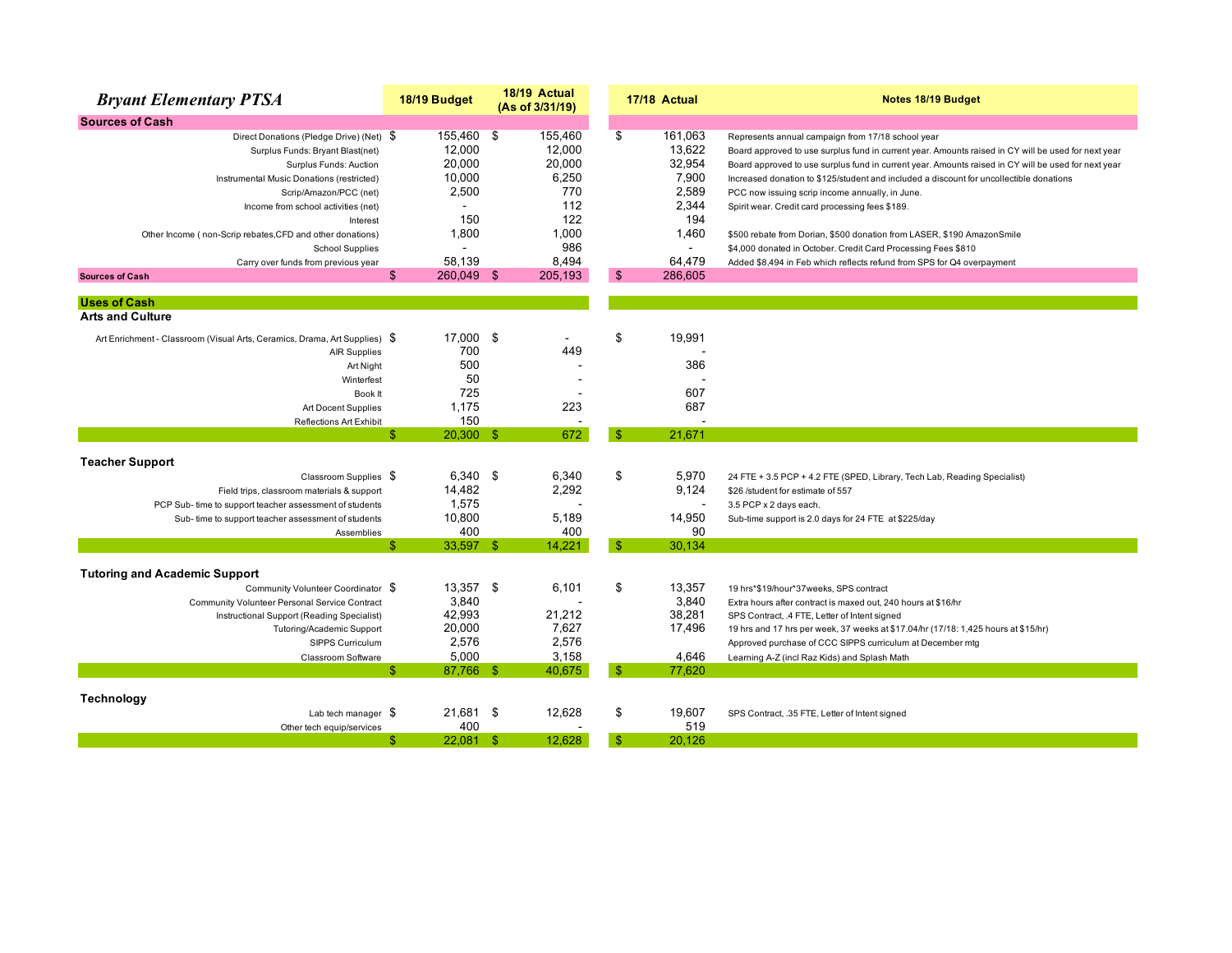|                            | <b>Bryant Elementary PTSA</b>                                   |    | 18/19 Budget        | 18/19 Actual<br>(As of 3/31/19) |          | 17/18 Actual          | Notes 18/19 Budget                                              |  |
|----------------------------|-----------------------------------------------------------------|----|---------------------|---------------------------------|----------|-----------------------|-----------------------------------------------------------------|--|
| <b>Music Programs</b>      |                                                                 |    |                     |                                 |          |                       |                                                                 |  |
|                            | Instrumental Music instruction (r.f.) \$                        |    | 17,593              | \$<br>8,613                     | \$       | 15,646                | SPS Contract, .2 FTE, Letter of Intent signed                   |  |
|                            | Instrument Maintenance                                          |    | 200                 |                                 |          | 1,315                 |                                                                 |  |
|                            | <b>Music Supplies</b>                                           |    | 400                 | L,                              |          |                       |                                                                 |  |
|                            | Recorder Program (LinkUp)                                       |    | 2,100               | 513                             |          | 402                   | \$917 through 2/28, used \$400 carryover first.                 |  |
|                            |                                                                 | -S | $20,293$ \$         | 9,126                           | S        | 17,363                |                                                                 |  |
|                            |                                                                 |    |                     |                                 |          |                       |                                                                 |  |
| Library                    |                                                                 |    |                     |                                 |          |                       |                                                                 |  |
|                            | Library Materials \$                                            |    | $3,400$ \$<br>2,730 | 3,488<br>2,730                  | \$       | 3,475                 |                                                                 |  |
|                            | Read-A-Thon Sponsorship<br>Encyclopedia Britannica              |    |                     |                                 |          | 655                   | Covered by SPS FY18/19                                          |  |
|                            | <b>Summer Reading Program</b>                                   |    | 100                 |                                 |          | 104                   |                                                                 |  |
|                            | Writers Celebration                                             |    | 200                 |                                 |          | 182                   |                                                                 |  |
|                            | Writers BBQ                                                     |    | 150                 |                                 |          | 189                   |                                                                 |  |
|                            | <b>Global Reading Challenge</b>                                 |    | 175                 |                                 |          | 56                    |                                                                 |  |
|                            |                                                                 | \$ | $6,755$ \$          | 6,218                           | \$       | 4,661                 |                                                                 |  |
|                            |                                                                 |    |                     |                                 |          |                       |                                                                 |  |
| <b>Science and Math</b>    |                                                                 |    |                     |                                 |          |                       |                                                                 |  |
|                            | Science Fair Coordination \$                                    |    | $1,500$ \$          | 500                             | \$       | 1,500                 | Coodinator \$1k, Ann Marie \$500. Confirmed.                    |  |
|                            | Science Fair Background Checks                                  |    | 300                 | 338                             |          | 100                   |                                                                 |  |
|                            | Science Fair Supplies                                           |    | 600                 |                                 |          | 540                   |                                                                 |  |
|                            | 4th grade math club                                             |    |                     | $\blacksquare$                  |          |                       |                                                                 |  |
|                            | Salmon in Schools Friends of the Fishery Donation               |    | 100                 | $\overline{a}$                  |          |                       |                                                                 |  |
|                            | Garden Shed                                                     |    |                     |                                 |          |                       | Approved spending in 17/18, purchase likely to happen in 18/19. |  |
|                            | Learning Landscapes/Garden Buddies                              |    | 400                 | 155                             |          | 80                    |                                                                 |  |
|                            | 5th grade Enviromental Camp                                     |    | 7,000               | 7,000                           |          | 7,000                 |                                                                 |  |
|                            |                                                                 | £. | $9,900$ \$          | 7,993                           | -S       | 9,220                 |                                                                 |  |
|                            |                                                                 |    |                     |                                 |          |                       |                                                                 |  |
| <b>Healthy Bodies</b>      |                                                                 |    |                     |                                 |          |                       |                                                                 |  |
|                            | Physical Education Supplies \$                                  |    | 500 \$<br>700       | 500<br>700                      | \$<br>\$ | 524<br>$\blacksquare$ |                                                                 |  |
|                            | <b>Counselor Supplies</b>                                       |    | 150                 |                                 |          | 93                    |                                                                 |  |
|                            | Patrol Equipment & Recognition<br>Recess Playground Supervision |    | 22,790              | 10,418                          |          | 18,218                |                                                                 |  |
|                            |                                                                 |    | 400                 | 200                             |          | 800                   | 32.5 hrs/week at \$17.04/hr. Added 4 hrs/wk at Sept mtg         |  |
|                            | CPR training                                                    |    | 500                 |                                 |          |                       |                                                                 |  |
|                            | <b>Emergency Preparedness</b><br>Field Day                      |    | 300                 |                                 |          | 398                   |                                                                 |  |
|                            | Nursing/OTPT/SLP                                                |    | 150                 |                                 |          | 21                    |                                                                 |  |
|                            |                                                                 | S  | 25,490 \$           | 11,818                          | \$       | 20,054                |                                                                 |  |
|                            |                                                                 |    |                     |                                 |          |                       |                                                                 |  |
| <b>World and Community</b> |                                                                 |    |                     |                                 |          |                       | 3,982.69<br>$\mathbb{S}$                                        |  |
|                            | Family Aid Support \$                                           |    | 3,000               | \$<br>2,791                     | \$       | 2,985                 |                                                                 |  |
|                            | Grade Level Community Building Grants                           |    | 3,000               |                                 |          | 2,361                 |                                                                 |  |
|                            | Social Engagement                                               |    | 1,000               | $\overline{a}$                  |          |                       |                                                                 |  |
|                            | Legislative Advocacy                                            |    | 500                 |                                 |          | 93                    |                                                                 |  |
|                            | <b>Bryant Forums</b>                                            |    | 1,500               | 450                             |          | 1,475                 |                                                                 |  |
|                            | Movie Licence                                                   |    | 393                 | 393                             |          |                       |                                                                 |  |
|                            | <b>IDEA Project</b>                                             |    | 2,000               | 2,000                           |          |                       |                                                                 |  |
|                            | BryCentennial                                                   |    | 1,500               | 1,677                           |          |                       |                                                                 |  |
|                            | Laser Pizza for Bryant Forums                                   |    |                     |                                 |          |                       |                                                                 |  |
|                            |                                                                 | Я  | $12,893$ \$         | 7,311                           | Æ        | 6,914                 |                                                                 |  |
|                            |                                                                 |    |                     |                                 |          |                       |                                                                 |  |
|                            |                                                                 |    |                     |                                 |          |                       |                                                                 |  |
| Volunteerism               |                                                                 |    |                     |                                 |          |                       |                                                                 |  |
|                            | Volunteer Recognition \$                                        |    | 350 \$              |                                 | \$       | 400                   |                                                                 |  |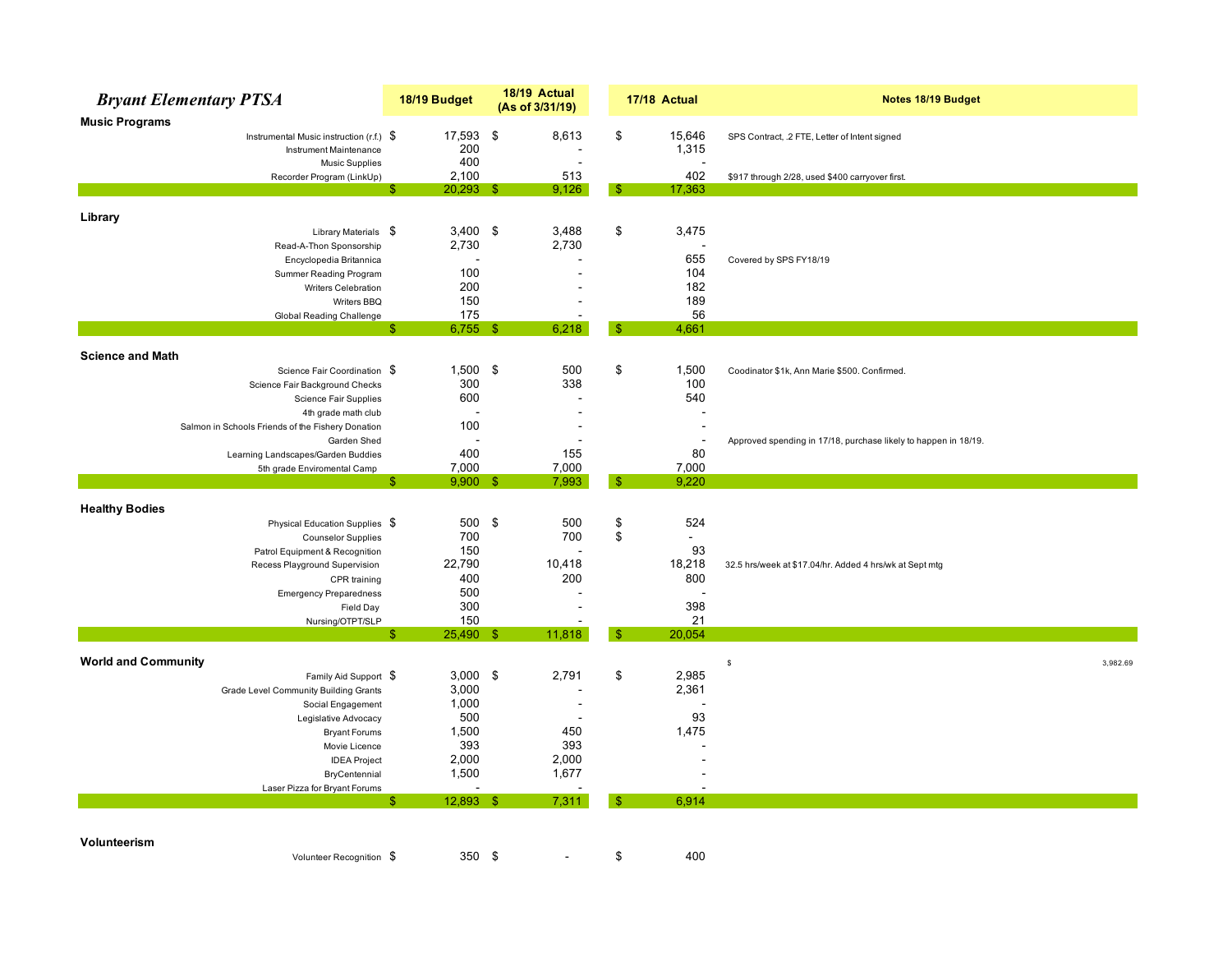| <b>Bryant Elementary PTSA</b>                            | 18/19 Budget             |             | 18/19 Actual<br>(As of 3/31/19) |                         | 17/18 Actual             | Notes 18/19 Budget                                                          |
|----------------------------------------------------------|--------------------------|-------------|---------------------------------|-------------------------|--------------------------|-----------------------------------------------------------------------------|
| Departing Teacher/Staff Recognition                      |                          | 150         |                                 |                         | 144                      |                                                                             |
|                                                          | \$                       | 500S        |                                 | $\mathbf{\$}$           | 544                      |                                                                             |
|                                                          |                          |             |                                 |                         |                          |                                                                             |
|                                                          |                          |             |                                 |                         |                          |                                                                             |
| <b>Information and Communication</b>                     |                          |             |                                 |                         |                          |                                                                             |
| Constant Contact Subscription \$                         |                          | $1,000$ \$  | 495                             | \$                      | $\blacksquare$           | Board approved increase to \$1k at March mtg.                               |
| School Phone Book                                        |                          | 350         |                                 |                         |                          |                                                                             |
|                                                          | $\mathbb{S}$             | $1,350$ \$  | 495                             | $\sqrt{2}$              | $\sim$                   |                                                                             |
|                                                          |                          |             |                                 |                         |                          |                                                                             |
| <b>PTSA Business Expenses</b>                            |                          |             |                                 |                         |                          |                                                                             |
| Licenses & Registrations \$                              |                          | 700 \$      | 175                             | \$                      | 472                      | Gambling, City of Seattle                                                   |
| Insurance                                                | 1,140                    |             | 1,160                           |                         | 1,140                    |                                                                             |
| Office Supplies/Po Box                                   |                          | 200         | 151                             |                         | 172                      |                                                                             |
| Software /QB/Website                                     |                          | 500         |                                 |                         | 473                      |                                                                             |
| Bank Fees/NSF Charges/Credit card                        |                          | 800         | 24                              |                         | 401                      | Include credit card fees in the total fundraising amount for each activity. |
| Postage                                                  |                          | 50          |                                 |                         | 166                      |                                                                             |
| Accounting services                                      |                          | 800         | 910                             |                         | 780                      | Tax return and 1099 filing                                                  |
| <b>Check Supply</b>                                      |                          | 50          |                                 |                         | 33                       |                                                                             |
| Credit card software                                     |                          | 708         | 177                             |                         | 1,198                    | GivingFuel \$59/month, reimburse Sara F                                     |
|                                                          | \$                       | $4,948$ \$  | 2,597                           | $\sqrt{3}$              | 4,835                    |                                                                             |
|                                                          |                          |             |                                 |                         |                          |                                                                             |
| Fin. Support & Discretionary Funds                       |                          |             |                                 |                         |                          |                                                                             |
| PTSA Discretionary Fund \$                               |                          | 250         | -\$                             | \$                      |                          |                                                                             |
| PTSA staff appreciation                                  |                          | 500         | 427                             |                         | 323                      |                                                                             |
| Supplies for Bryant (paper)                              |                          |             |                                 |                         | 1,494                    |                                                                             |
| Prior year expenses paid for in current year             | 3,150                    |             | 3,150                           |                         |                          |                                                                             |
| Unallocated                                              | 10,276                   |             |                                 |                         | $\overline{\phantom{a}}$ | Increased SPS refund check from the school district (\$8,494)               |
|                                                          | \$<br>$14,176$ \$        |             | 3,576                           | $\mathbf{\$}$           | 1,817                    |                                                                             |
|                                                          |                          |             |                                 |                         |                          |                                                                             |
| TOTAL BUDGETED EXPENSE \$                                | 260,049 \$               |             | 117,330                         | \$                      | 214,960                  |                                                                             |
|                                                          |                          |             |                                 |                         |                          |                                                                             |
| Income $$$                                               | 260,049                  |             | \$<br>205,193                   | $\overline{\mathbf{e}}$ | 286,605                  |                                                                             |
| $Express_5$                                              | 260,049                  |             | \$<br>117,330                   |                         | 214,960                  |                                                                             |
| $Net \$$                                                 | $\overline{\phantom{a}}$ |             | \$<br>87,863                    | $\frac{\$}{\$}$         | 71,645                   |                                                                             |
|                                                          |                          |             |                                 |                         |                          |                                                                             |
| SET ASIDE FOR (USE FROM) PTSA REQUIRED BUDGET RESERVE \$ |                          |             | \$                              | \$                      | 22,000                   |                                                                             |
| Difference (aka Carryover) \$                            |                          | $\mathbf 0$ | \$<br>87,863                    | \$                      | 49,645                   |                                                                             |